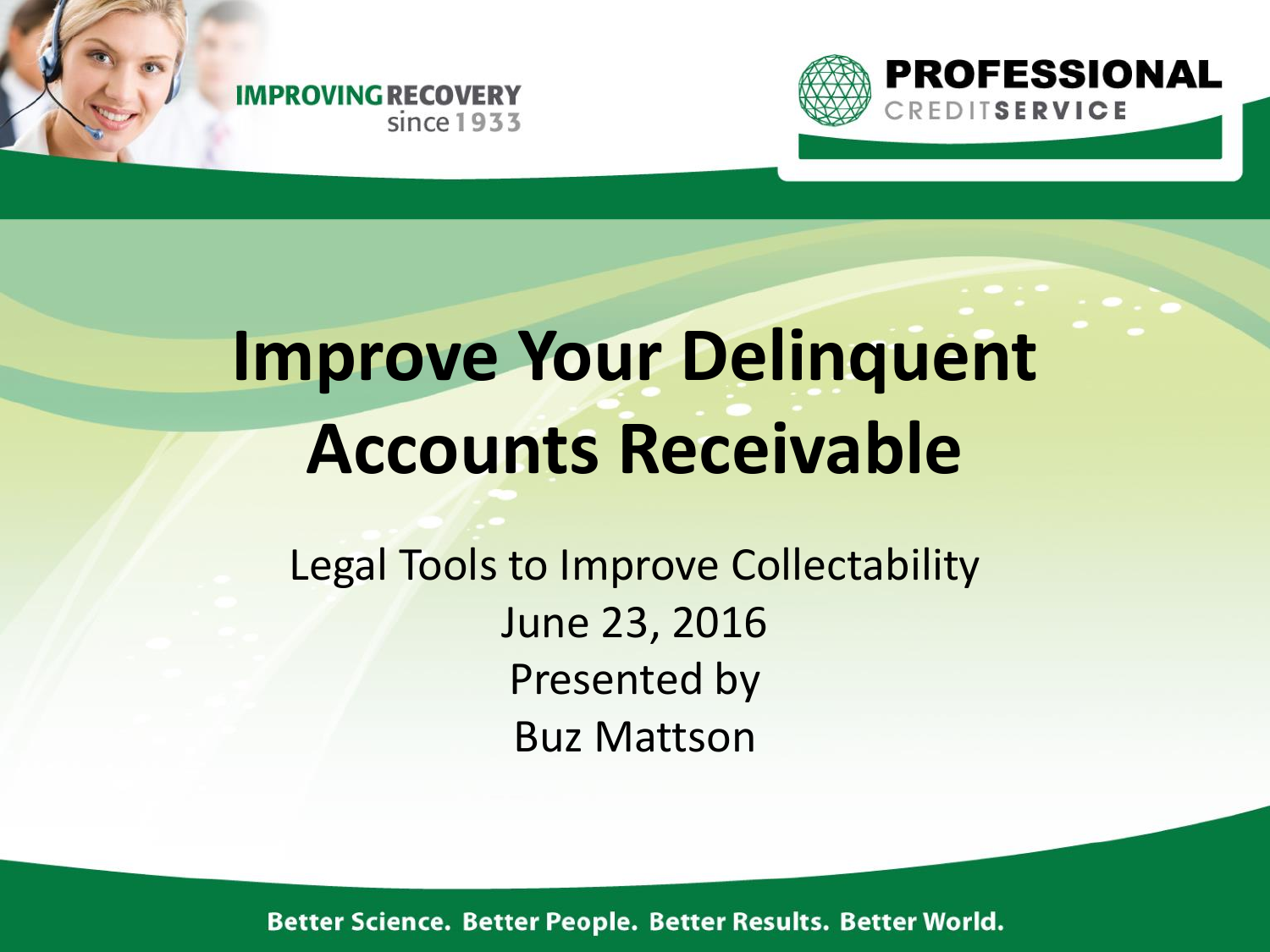

## Presenters

#### **Floyd 'Buz' Mattson**

Chief Litigation Counsel for Professional Credit Service, Buz is responsible for the collections through the litigation process at Professional. He is admitted to practice law in Oregon, Washington, Alaska, Utah and Colorado and with 5 Native American Tribes. He also serves as the leader of four staff attorneys admitted to practice law in Oregon, Washington, California, Idaho and Nevada.

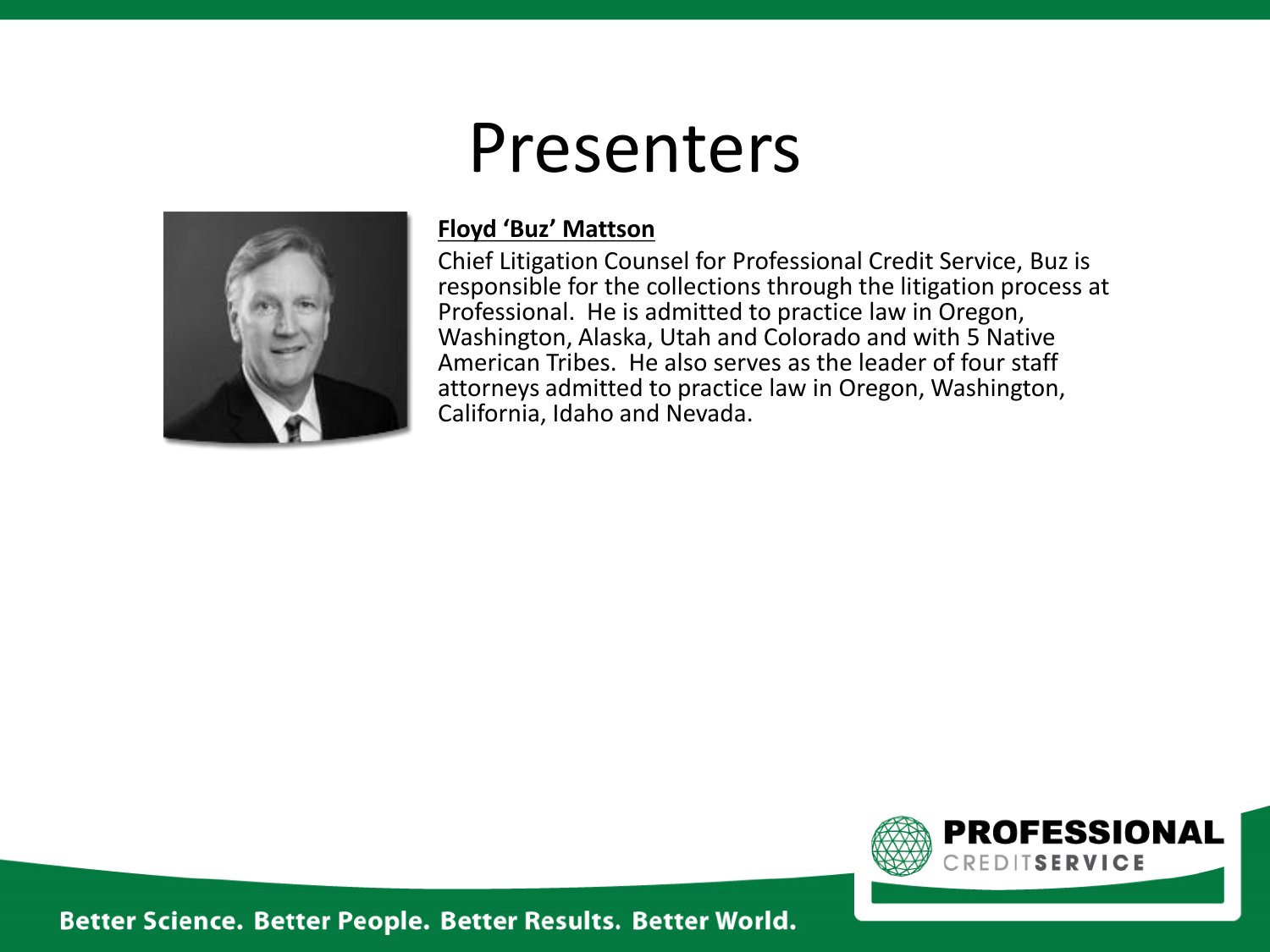# Legal Disclaimer

This information is not intended as legal advice and may not be used as legal advice. Legal advice must be tailored to the specific circumstances of each individual case. Every effort has been made to make sure this information is up-to-date as of today's date. This presentation is not intended to be a full and exhaustive explanation of the law in any area, nor should it be used to replace the advice of your own attorney.

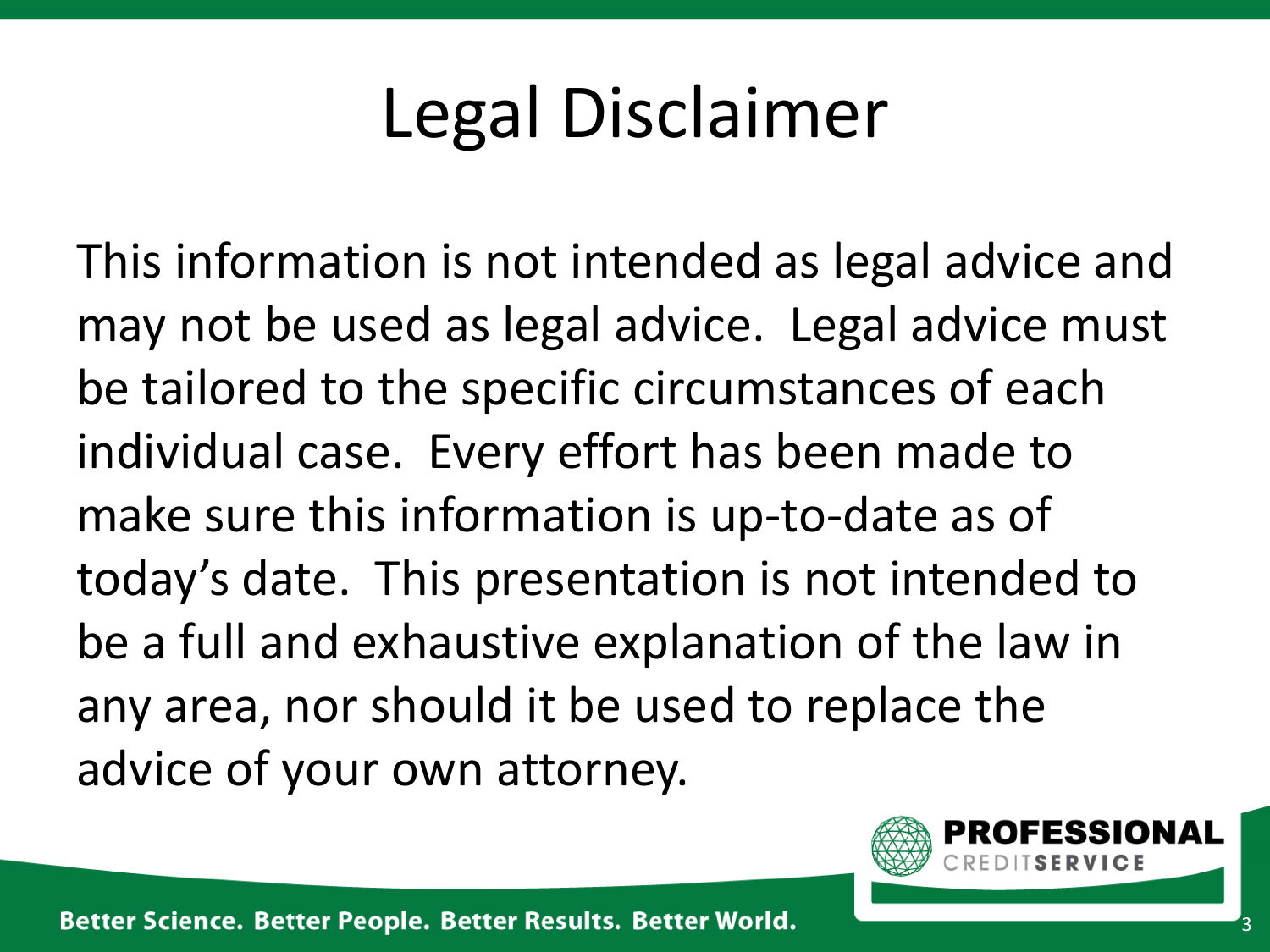## **Today's Goals**

Let you know about legal methods that increase collectability.

Teach you how you can put your account into proper status for legal methods.

Get done early – answer questions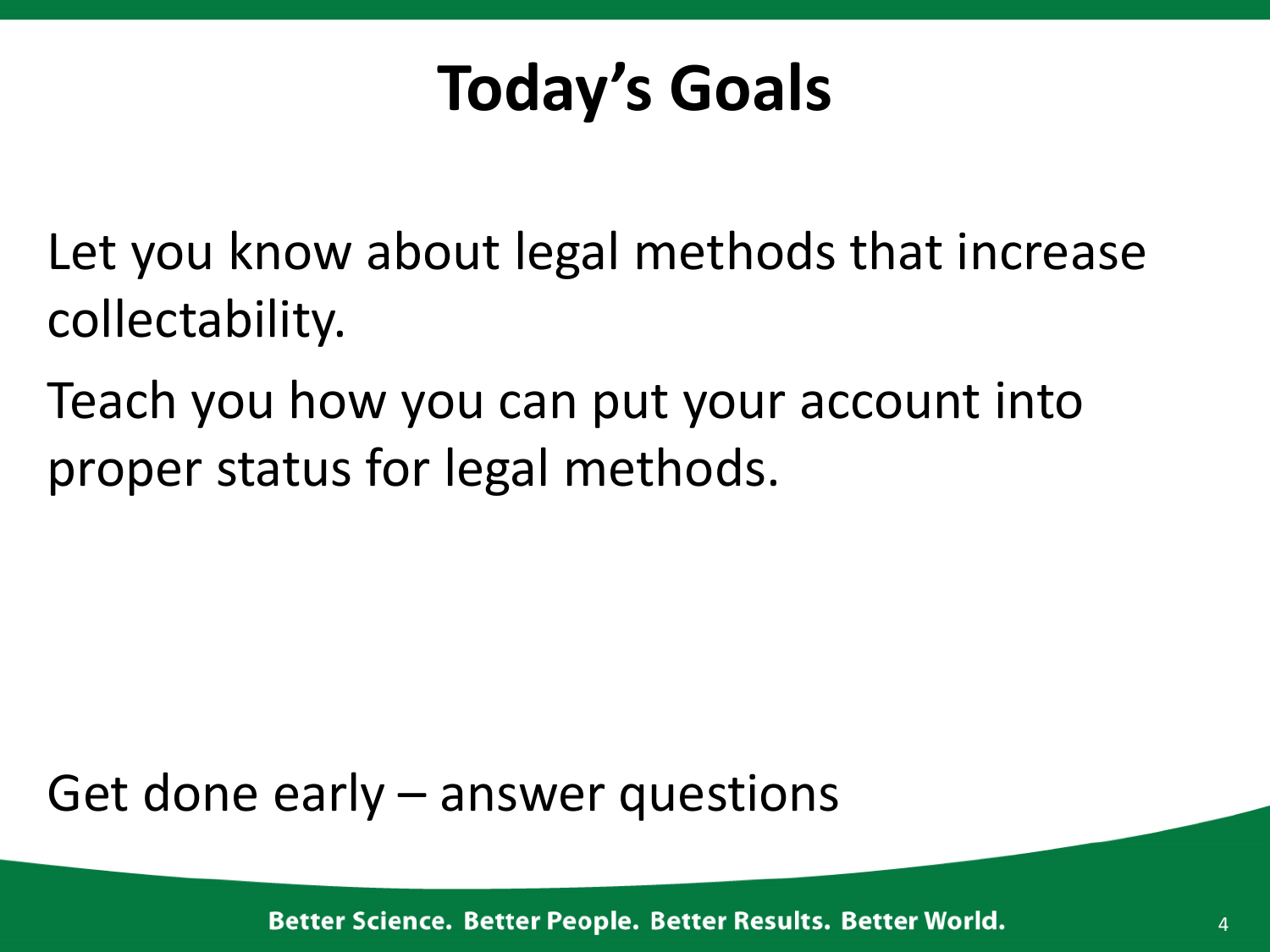## **WHY ARE WE HERE?**

ORS 293.229

Legislative Fiscal Office – Report on Liquidated and Delinquent Accounts Receivable; June 30, 2015.

| 8. Ending Balance    | 2,322,542       | \$3,096,124,032  |
|----------------------|-----------------|------------------|
| 7. Reversals:        | (404, 550)      | (5131, 782, 425) |
| 6. Adjustments:      | $\overline{0}$  | (5206, 658, 460) |
| 5. Write-Off's:      | (75, 542)       | (5131, 239, 175) |
| 4. Accounts Closed:  | (379, 887)      |                  |
| 3. Collections:      | 0               | (5431, 621, 133) |
| 2. Additions:        | 648,661         | \$805,849,038    |
| 1. Beginning Balance | 2,533,860       | \$3,191,576,187  |
|                      | <b>ACCOUNTS</b> | <b>VALUE</b>     |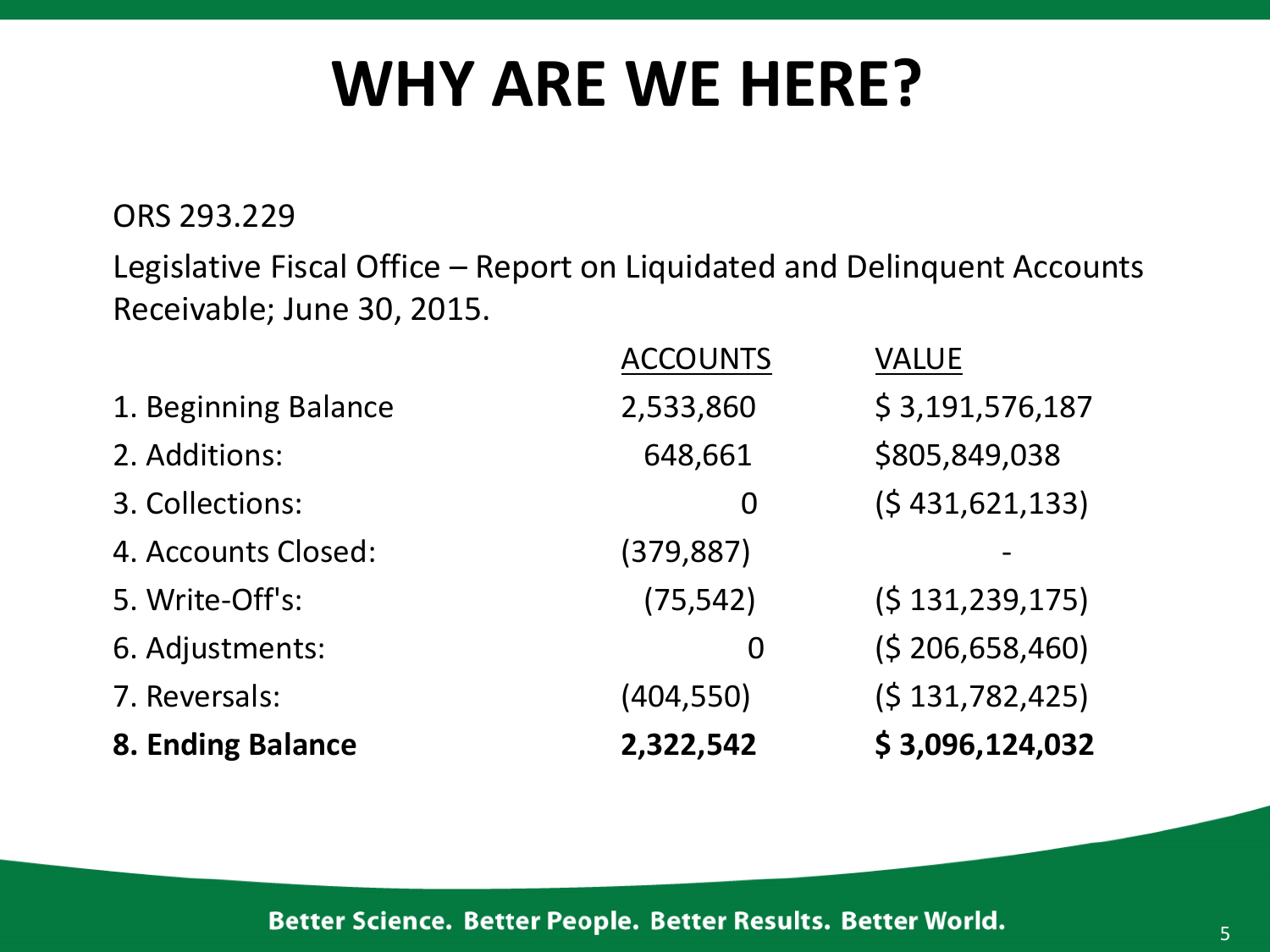# **FIRST THINGS FIRST!**

- Two of the biggest factors of the collectability of an account are addressed in SB 55-The Omnibus Collections Bill.
	- The age of the account
	- The data available to improve collections
	- A side benefit is making the "invisible" visible—so we can all be more effective.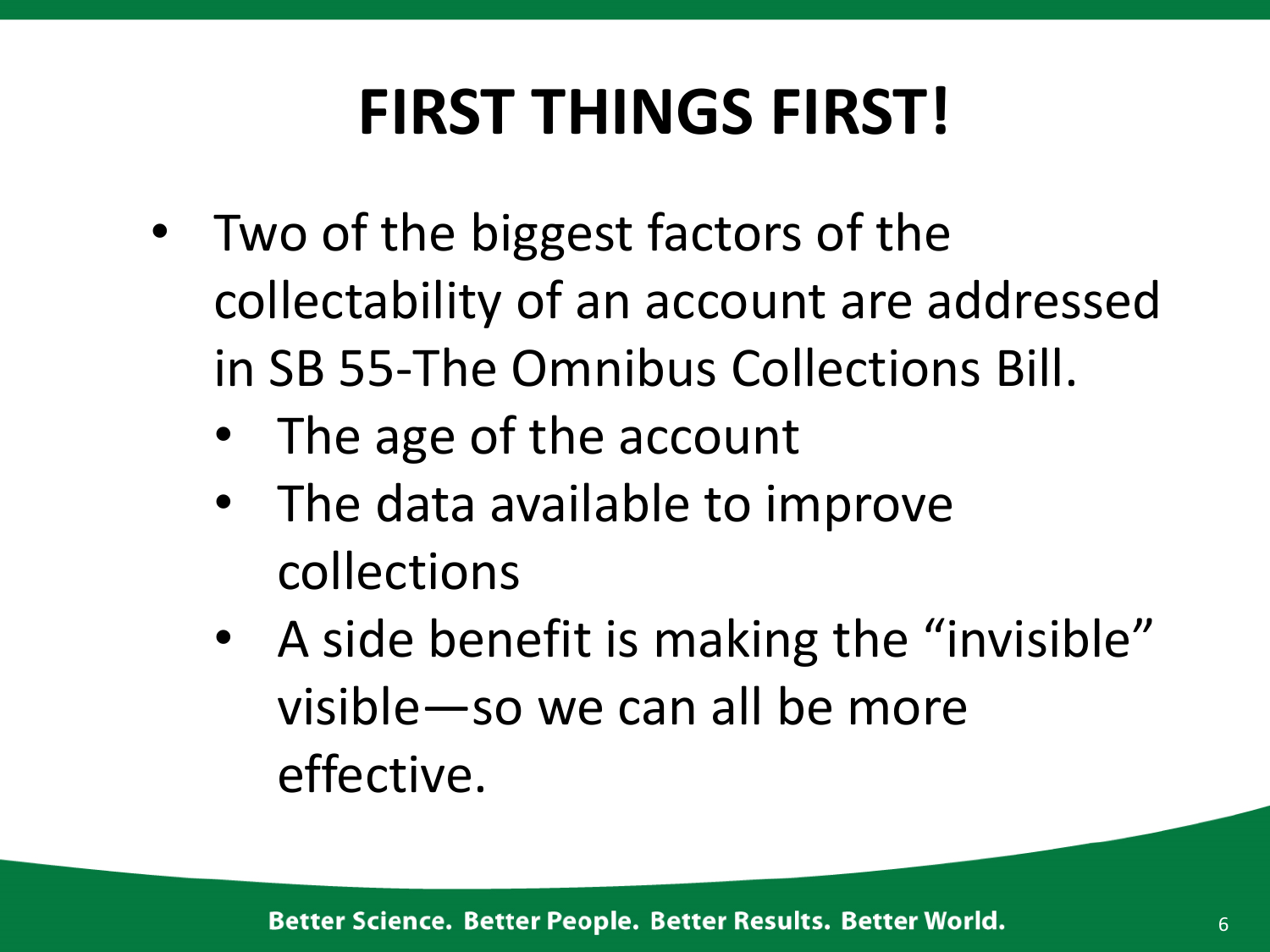# **SB 55**

- SB 55-The Omnibus Collections Bill, passed during the Oregon Legislature's 2015 regular session and implements important new guidelines which allow both state agencies and outside collection agencies to more effectively collect delinquent debt.
- The provisions provided direction on...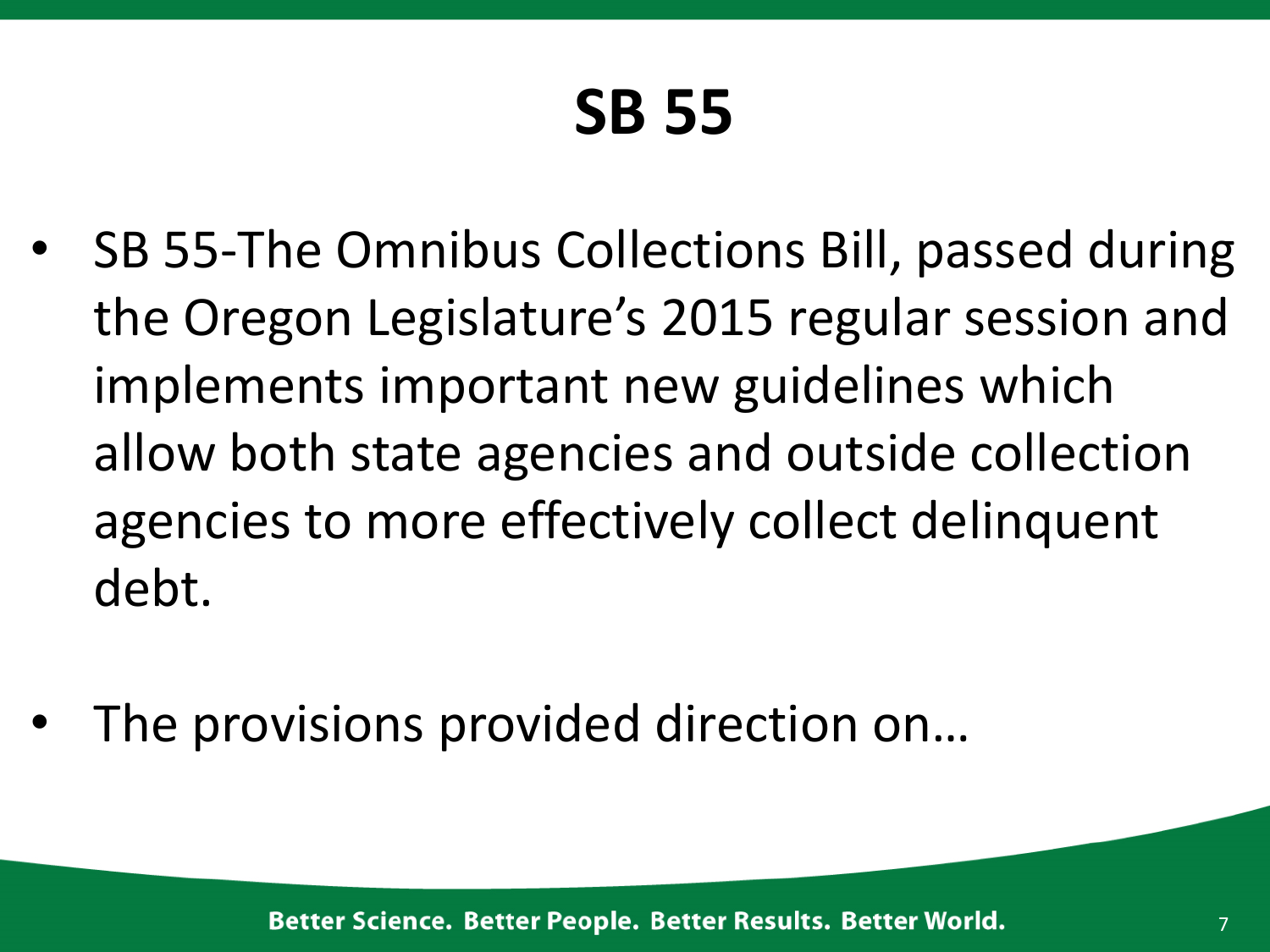# **SB 55**

- Granting permission for state agencies to securely share the SSN affiliated with a delinquent account to private collection agencies.
- Allowing the Oregon Department of Revenue and private agencies to propose and accept settlement offers on debts owned by state agencies.
- Requiring state agencies to include a statement identifying any debt older than 90 days when reporting annually to LFO.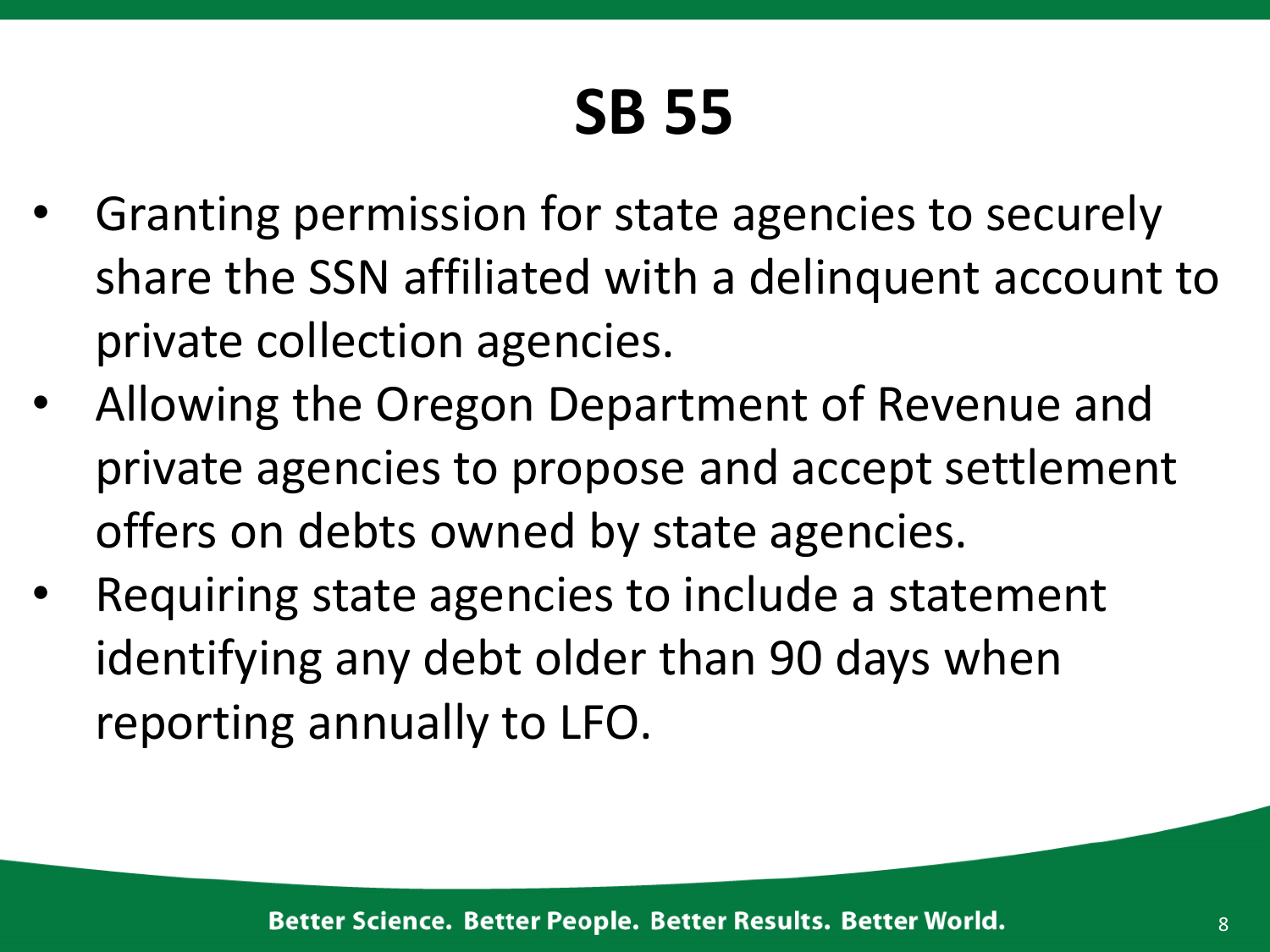# **SB 55**

- Allowing state agencies to add a fee to the delinquent debt to be paid by the consumer, reducing overhead costs to the agency.
	- Whether the account is sent to DOR or PCA
- Holding state agencies responsible for making reasonable efforts to collect liquidated and delinquent accounts.
- Requiring DAS to monitor state agency collection functions and assist state agencies to improve the collection of delinquent debt.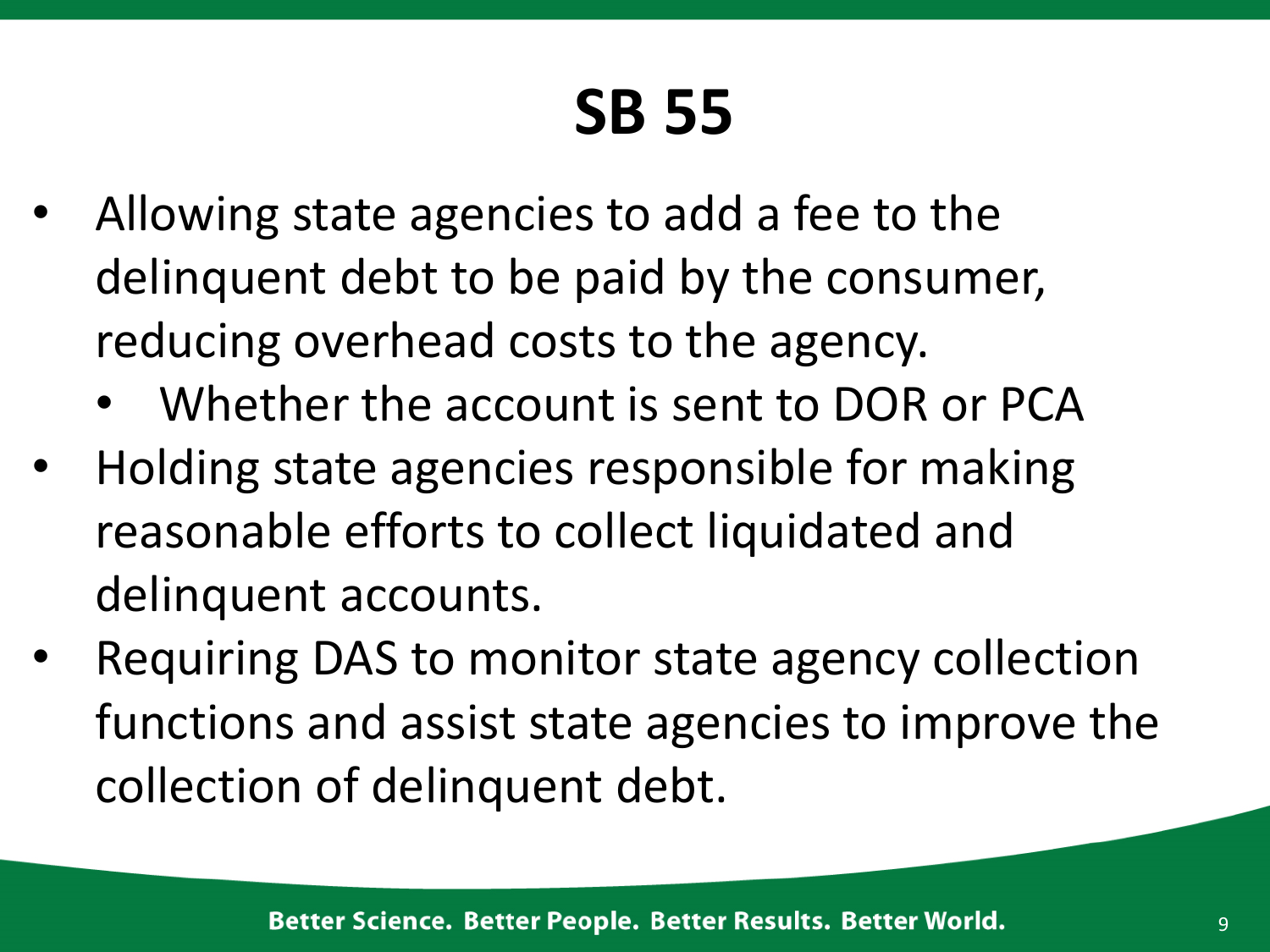# **SB 55 (ORS 293.231 (1) – (4))**

- At your Agency (certain exceptions apply):
	- If 90 days without a payment, then must refer to either:
		- Other Agency Accounts("OAA)", or
		- Private Collection Agency (or earlier, you decide)
	- If at OAA and six months without a payment, then must refer to a Private Collection Agency

#### **[This change will result in greater liquidation]**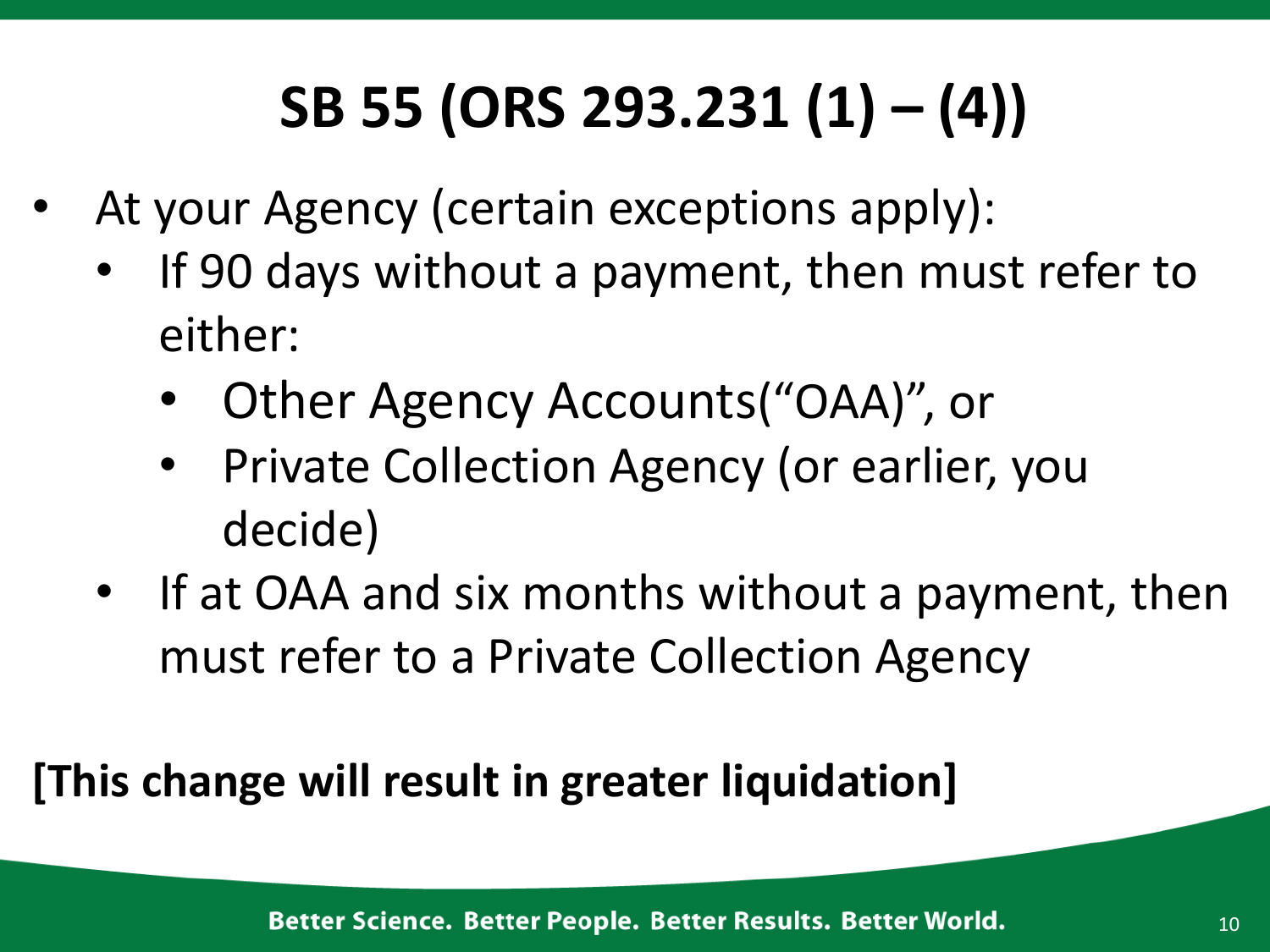## **IMPORTANCE OF DATA**

| Good Data                                                       | Increase in<br>Recovery* |
|-----------------------------------------------------------------|--------------------------|
| Name, Address                                                   |                          |
| Name, Address, SSN                                              | 10x                      |
| Name, Address, SSN, Employment                                  | 15x                      |
| Name, Address, SSN, Employment, License,<br><b>Phone Number</b> | 56x                      |

*\*Up to this value over having only the Name and Address*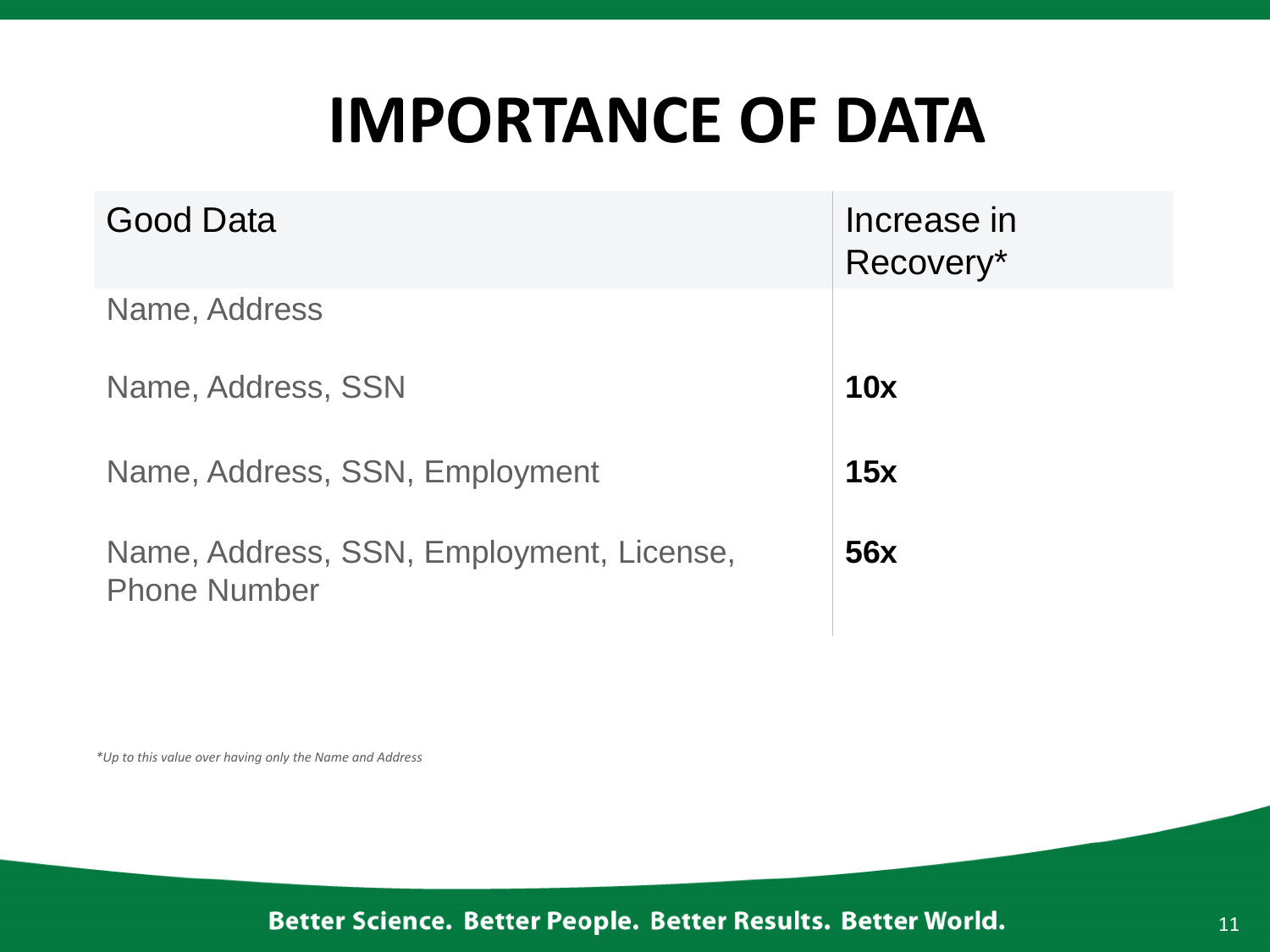#### **IMPORTANCE OF "CAN'T" OR "WON'T" PAY**

- Most relevant for those agencies that have a viable legal program
- "Can't" typically changes over time but the question is how long.
- "Won't" typically doesn't change over time.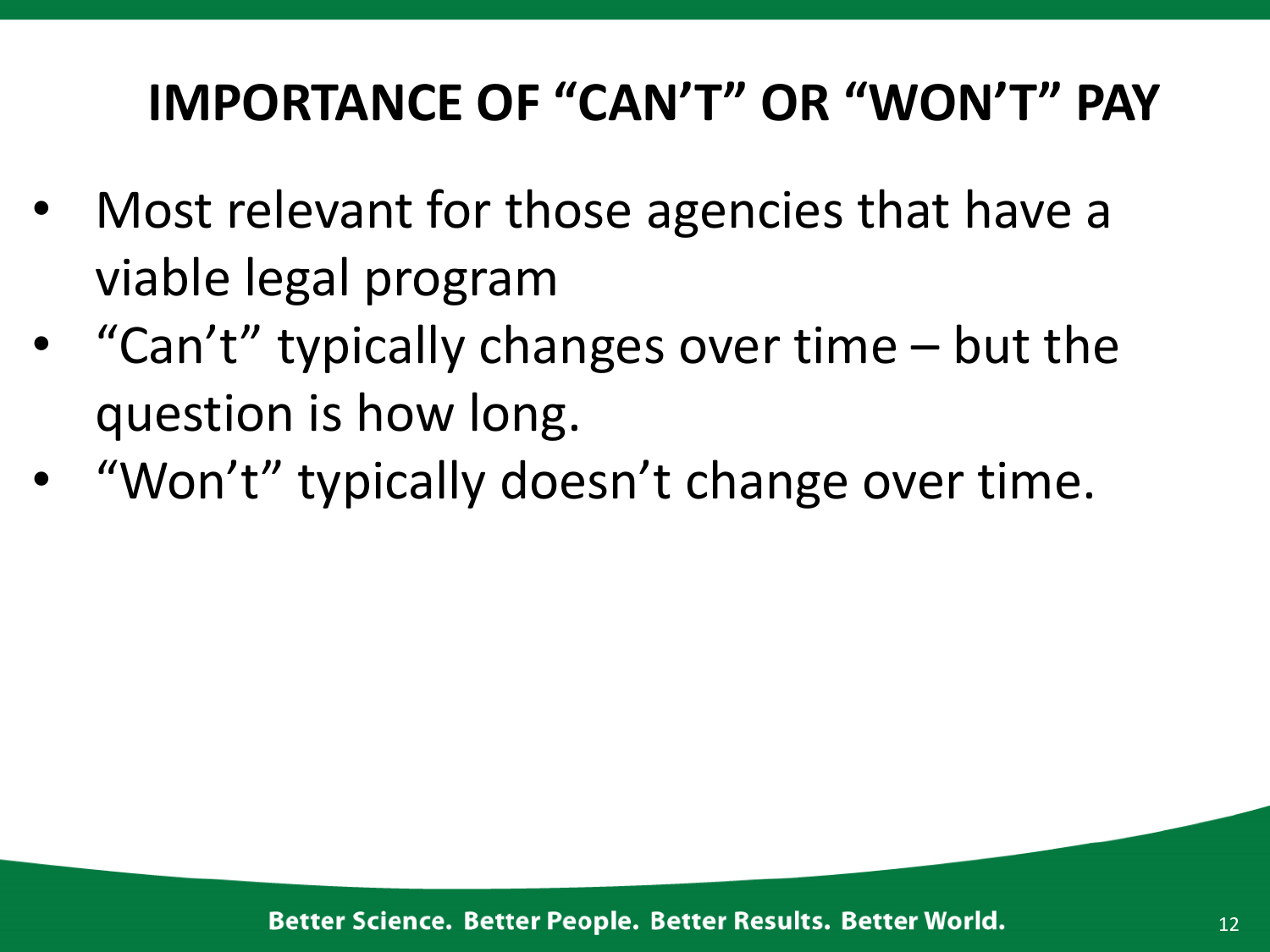## **"LEGAL" COLLECTIONS**

- What is it?
- Using the judicial system to transfer the property of a consumer/obligor to the creditor.
- Constitution  $-$  cannot deprive a person of liberty or property without DUE PROCESS.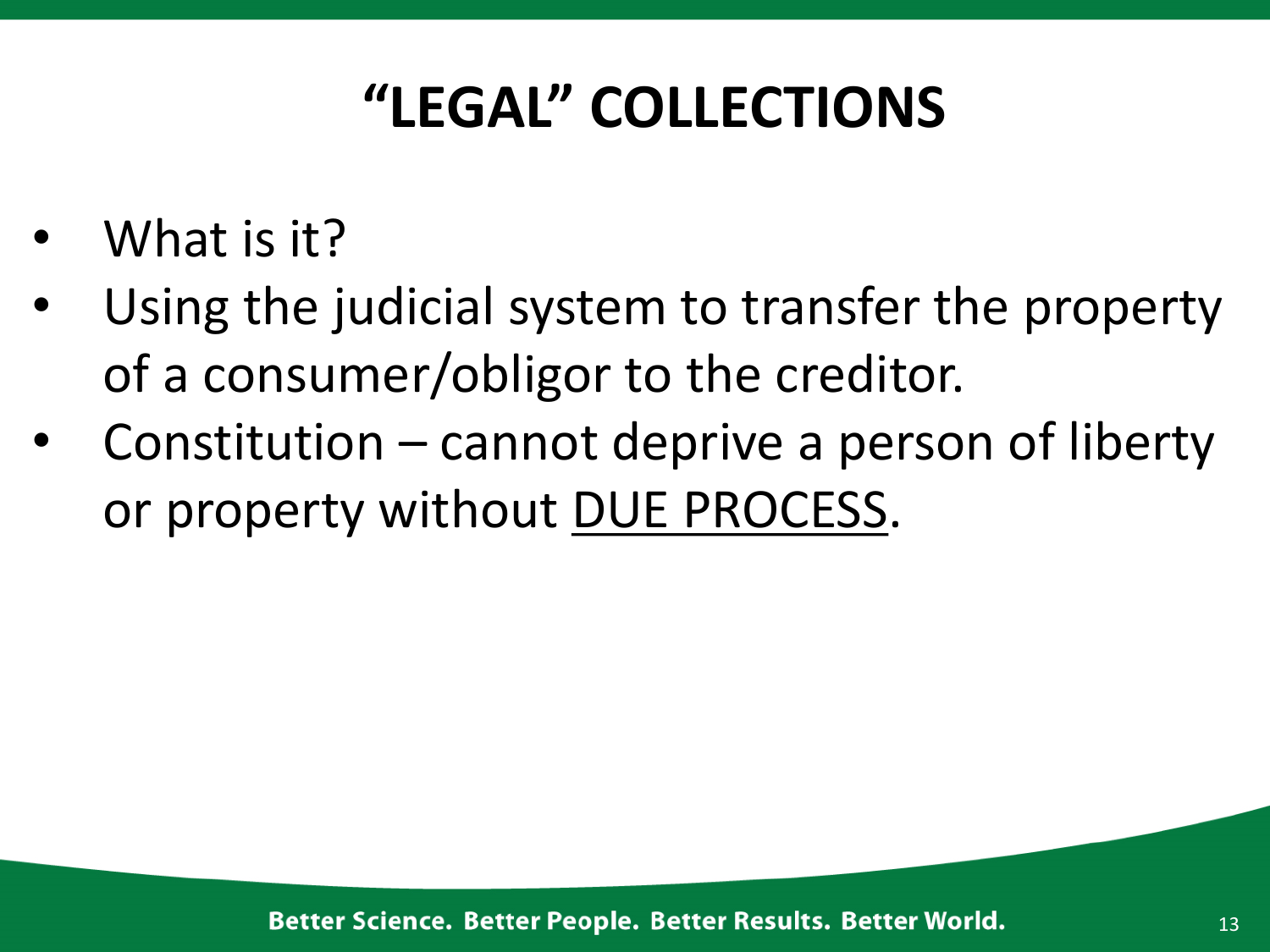#### **DUE PROCESS**

- Notice; and
- Opportunity to defend
- Achieving Due Process
	- **Court**
	- Administrative proceedings
- Results
	- Judgment (ORS Ch. 18)
	- Final Order (ORS Ch. 205)
	- Warrants (DOR & ORS Ch. 293)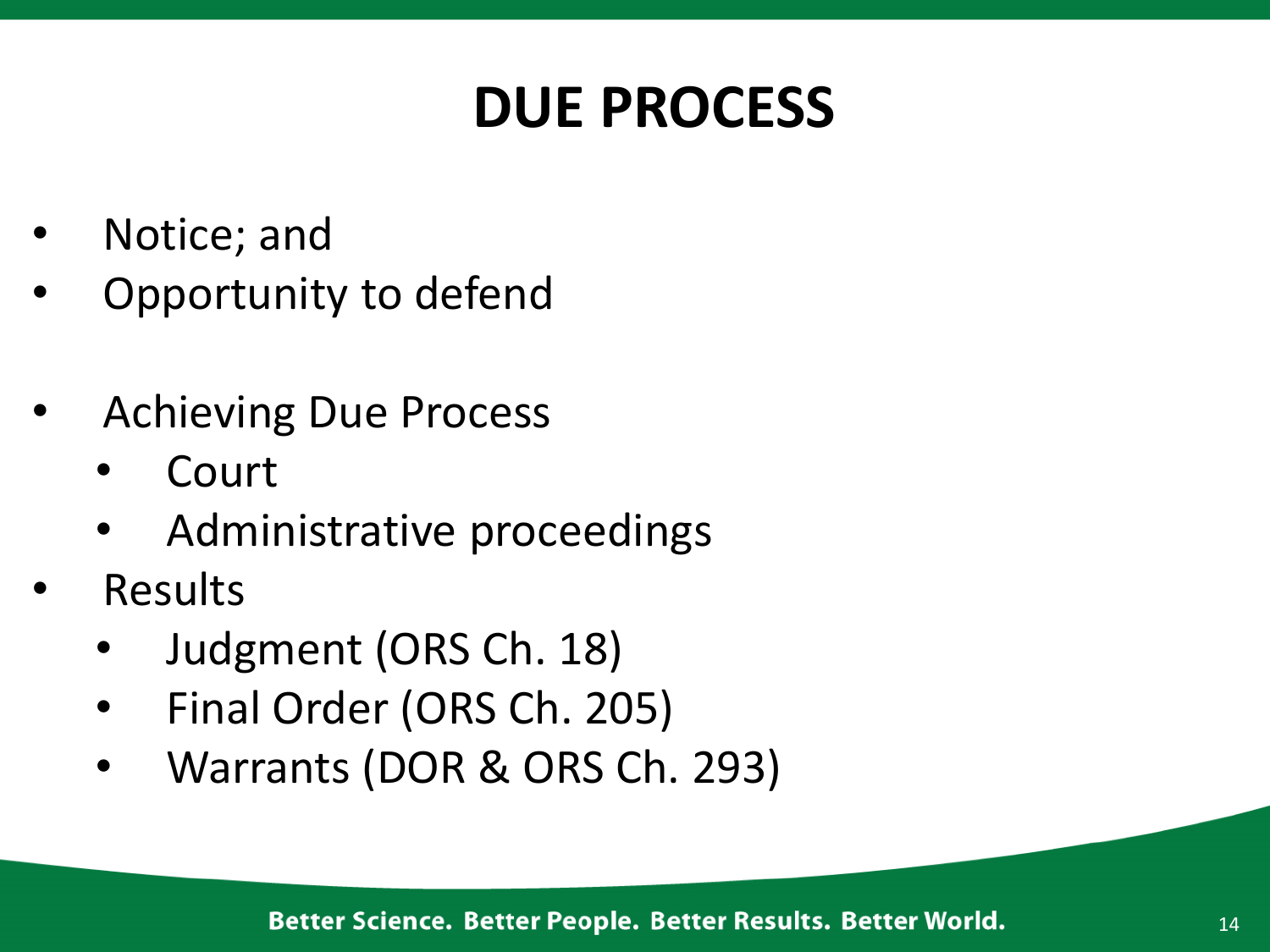#### **ORS 205.125; 205.126**

- Recording a final order or a warrant in the county lien records
- THEN filing that recorded final order in the Circuit Court transforms the final order or warrant into a garnishable judgment.
	- PCS staff attorney authorized as Oregon Special Assistant Attorney General on behalf of state agencies
	- Agencies presently authorized
		- Construction Contractors Board
		- Water Resources Board
		- Board of Chiropractic Examiners
		- Real Estate Board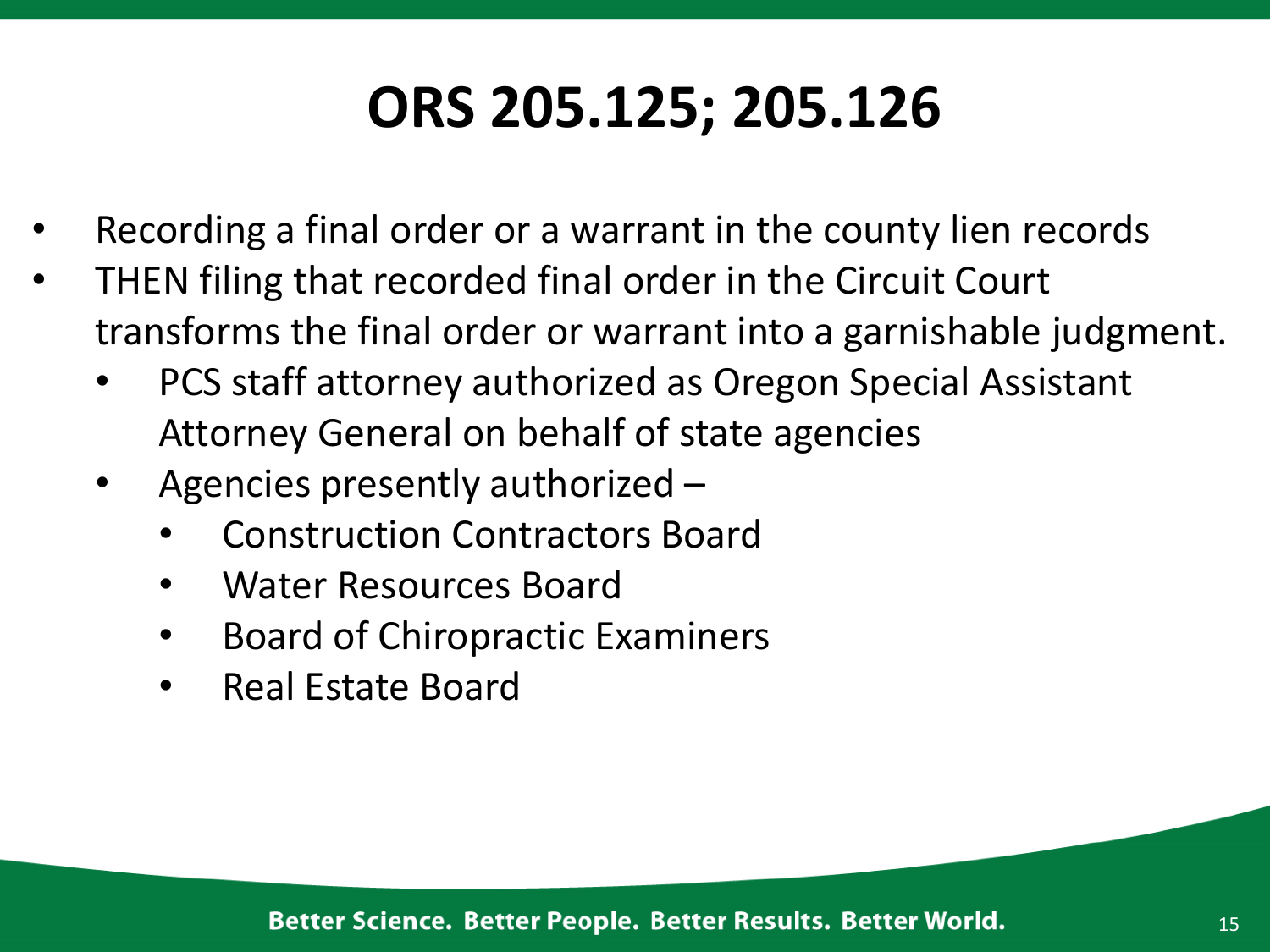#### **ORS 18.605 DEBTS SUBJECT TO GARNISHMENT; WHEN WRIT MAY BE ISSUED ON DEBT**

(1)(d) Monetary obligations imposed under agency orders or warrants recorded pursuant to law in the county lien records.

(2)(d) A writ may be issued for a monetary obligation based on an agency order or warrant after the order or warrant is recorded in the County Clerk Lien Record.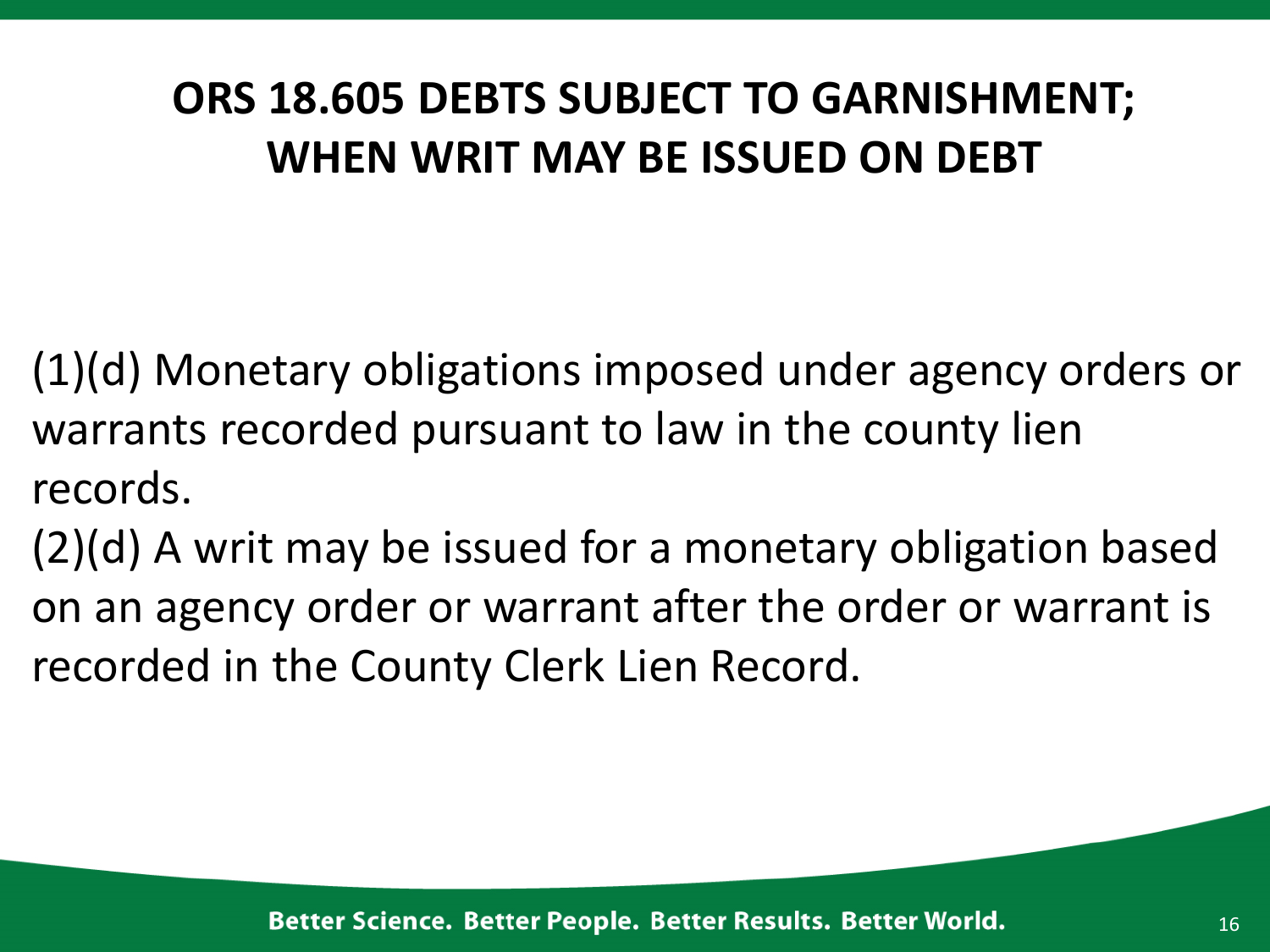#### **GARNISHMENT**

- Garnishment (ORS Ch. 18)
	- Need an asset. Don't want to spend the funds its costs speculatively. It gets expensive.
	- **Assets** 
		- $Employment the best asset; resources$ 
			- Data Vendors
			- Future legislative possibilities
		- Bank account
- $Lien real property$
- Personal property seizure and sale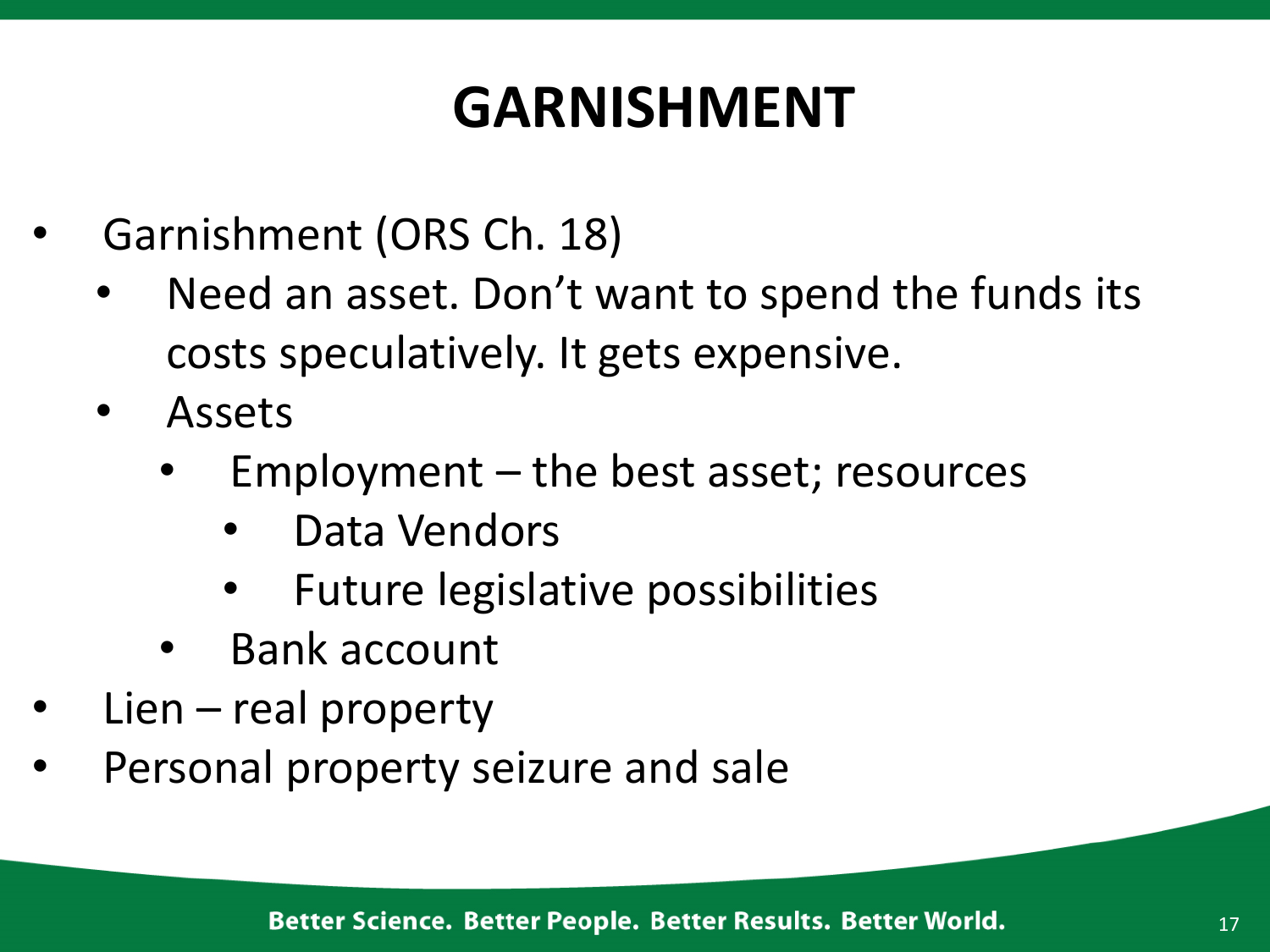#### **DATA VENDORS**

Data Vendors provide consumer data to financial firms, traders, and investors. The data is collected from a wide variety of sources such as employers, regulatory filings, court filings, pizza delivery, utilities, (truly a very wide source of data sources, and managed under tight government controls).